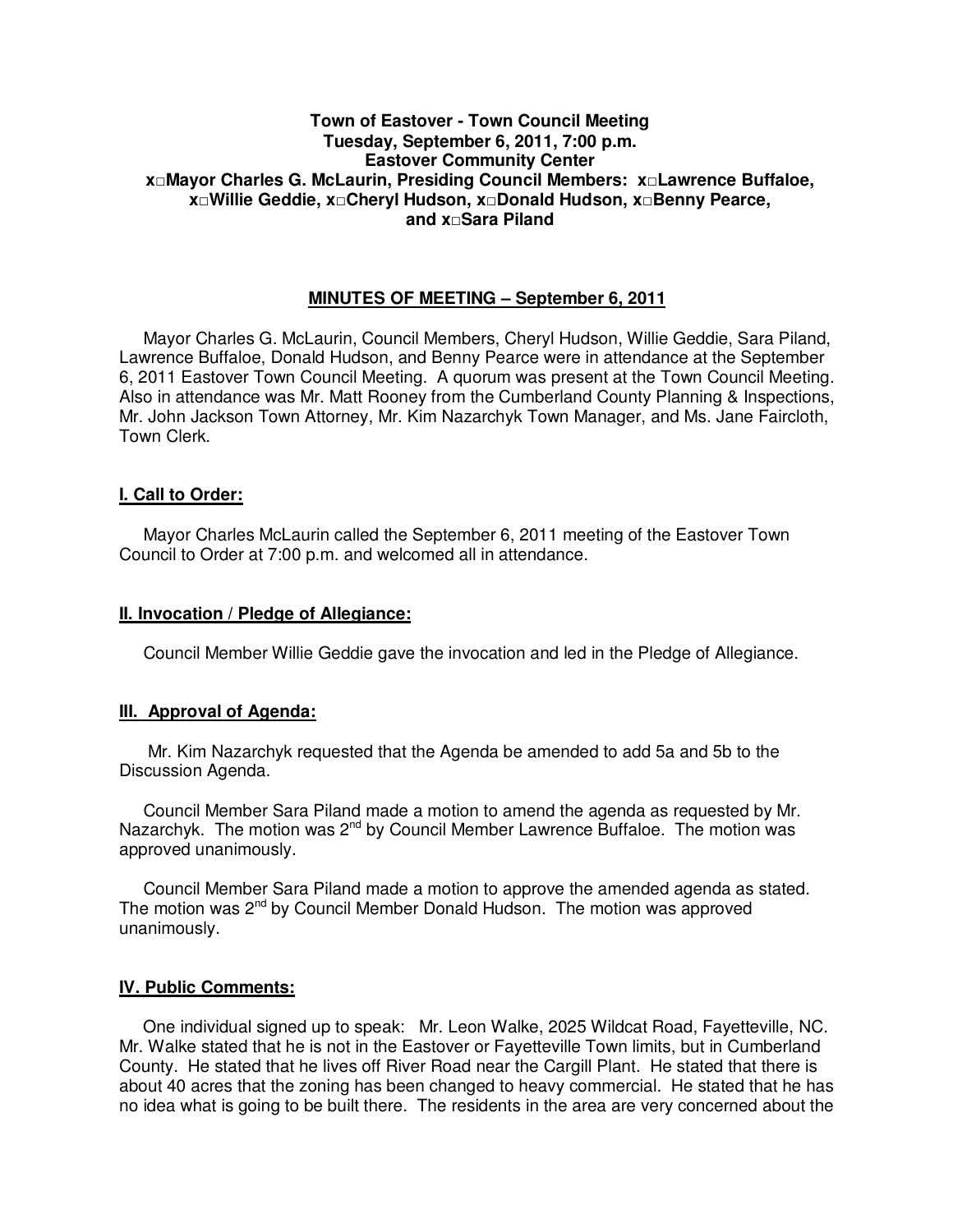increase in heavy trucks traveling the area.

Mayor McLaurin stated that he understands the concerns of the residents.

# **V. Consent Agenda:**

- 1. Consider approval of the August 2, 2011 Town Council Minutes.
- 2. Consider approval of the July 31, 2011 Financial Report

Council Member Lawrence Buffaloe made a motion to approve the Consent Agenda as stated. The motion was 2<sup>nd</sup> by Council Member Cheryl Hudson. The motion was approved unanimously.

# **VI. Discussion Agenda:**

# **Agenda Item #1:**

# **Briefing by Mr. Morgan Johnson, Chairman of the Eastover Sanitary District.**

 Mr. Johnson updated the Council on the progress and changes of the Eastover Sanitary District. He stated that the new office building will be completed by the end of the month. He stated that a new District Manager will be on board October 1, 2011. Mr. Johnson stated that he is not releasing the name of the District Manager at this time, as the individual has not yet informed their current employer. The engineers are testing the tanks this week. ESD Phase #1 customers will see no changes until the water is switched to Dunn water. Mr. Johnson stated that the design has been completed. He stated that ESD and City of Dunn must go to the LGC for approval. The LGC wants a copy of ESDs audit which is combined with Cumberland County. Deputy County Manager Amy Cannon is going to pull out ESDs portion of the audit for the LGC. We will have the LGC approval by November 1, 2011. Mr. Johnson stated that Cumberland County has been providing bookkeeping services to the ESD. Mr. Bob Tucker, CPA from the Cumberland County Finance Department will provide the bookkeeping service to ESD one day per week. Mr. Johnson stated that there will be a Public Hearing on September 27, 2011 as required by the LGC.

# **Agenda Item #2:**

# **Briefing by Mr. Danny Matthews, Chairman of the Board Eastover Fire Department.**

 Mr. Danny Matthews briefed the water concerns of the Eastover Fire Department. Mr. Matthews stated as a rule of thumb in designing municipal water distributions systems, 16-inch mains are usually considered to have six times the water carrying capacity of an 8-inch main. The Dunn Road 16-inch main supplies 1.1 times more volume than the Beard Road 12-inch water main. The Dunn Road main supplies 6 times more water than the Middle Road 8-inch main. Only one 12-inch main, supplying water from Dunn will reduce the volume of water available to ESD by two thirds (2/3).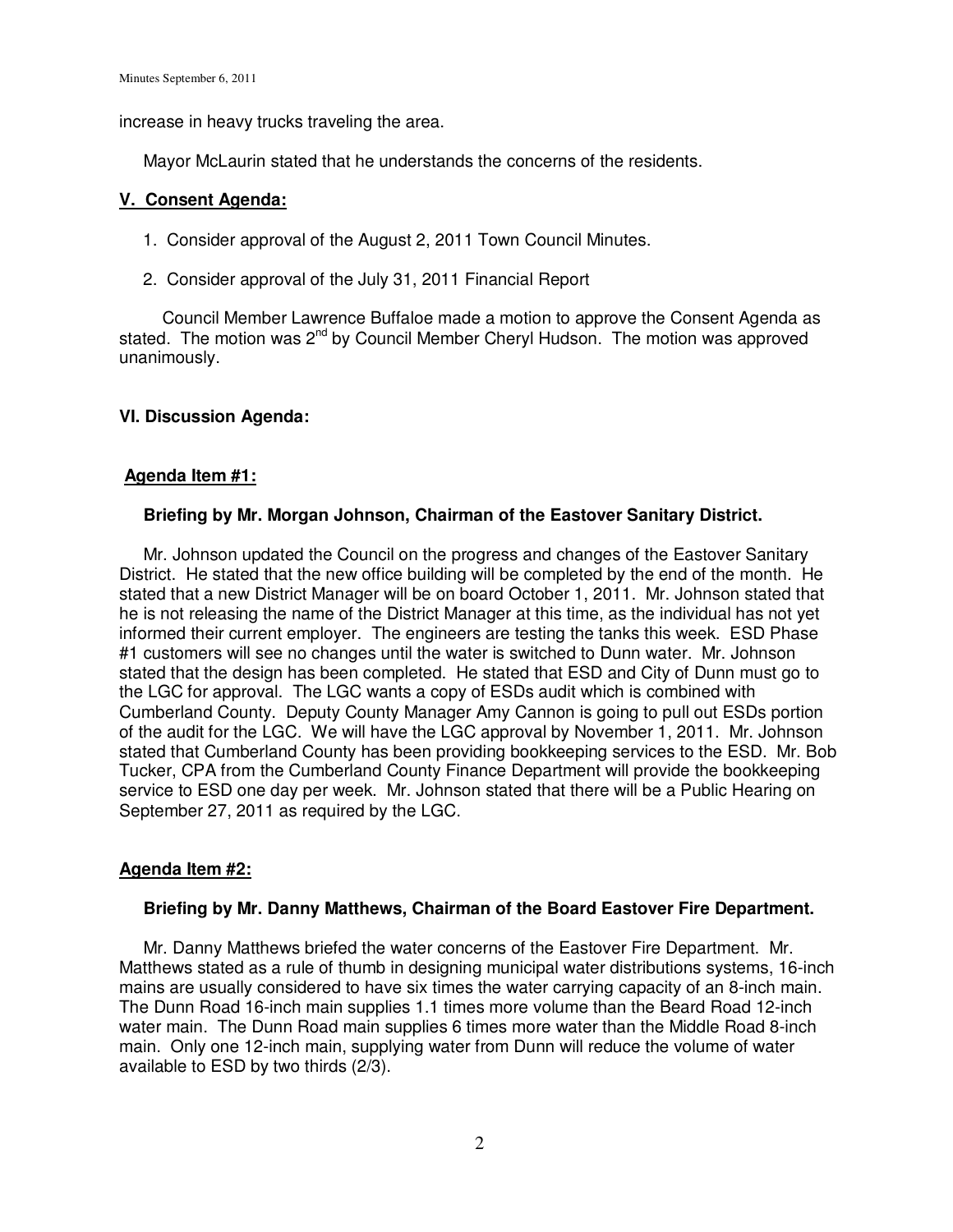Mr. Matthews stated that a 16-inch main supplies ESD from Dunn Road at Plymouth Street, and 12-inch main supplies from the River Road/Beard Road direction. He said these two supplies produce a "grid" system that allows water to flow from two directions to hydrants located between these roads. This grid provides excellent fire flow. Water coming from only one direction would have a major effect on the existing grid system.

 Mr. Matthews stated that the Board of Directors of the Eastover Volunteer Fire Department Incorporated is asking the Town of Eastover to join them in a Resolution requesting Eastover Sanitary District maintain the existing municipal water system at present service levels.

 Council Member Sara Piland made a motion to take the Fire Department Resolution under advisement and obtain facts. The motion was  $2^{nd}$  by Council Member Cheryl Hudson. The motion was approved unanimously.

#### **Agenda Item #3:**

# **CASE No.11-049: CONSIDERATION OF THE MARY J. HOLOFCHAK, PROPERTY, REQUEST FOR A ZERO LINE SUBDIVISION REVIEW, COUNTY SUBDIVISION ORDINANCE: ZONING: A1; TOTAL ACREAGE: 14.39 +/-; LOCATION 3005 & 3009 BAYWOOD ROAD. (EASTOVER)**

 Mr. Matt Rooney briefed the Council on Case No. 11-049. He stated that the developer is requesting approval of a two lot subdivision on the property (14.39 +/- acreage) for the above referenced case. The developer is proposing to place a residence on Lot 3B and there is an existing barn on remaining parent tract (Lot 3). He stated the property has 130.81 feet of road frontage along SR 1831 (Baywood Road). This property is located within the Eastover Sanitary District's Phase II area and the water system is currently under construction. He stated that the ESD's water system should be available within one to two months. The proposed lots will be served by septic systems. Mr. Rooney stated that the developer is planning 4 lots on the property, but could have 7 units on this track of land. He stated that the zoning does not change from A1. He stated that the Planning Board approved with conditions.

 Council Member Donald Hudson made a motion to approve Case No.11-049. The motion was 2<sup>nd</sup> by Council Member Willie Geddie. The motion was approved unanimously.

#### **Agenda Item #4:**

# **PUBLIC HEARING: P11-38: REZONING OF .60 ACRES +/- ACRES FROM C(P) PLANNED COMMERCIAL TO R20 RESIDENTIAL OR TO A MORE RESTRICTIVE ZONING DISTRICT, LOCATED AT 1882 DUNN ROAD, SUBMITTED BY EUNICE CARROLL BAIN (OWNER) (EASTOVER)**

Mayor McLaurin **Opened** the Public Hearing on Case No. P11-38.

 Mr. Matt Rooney briefed the Council concerning Case No. P11-38**.** Mr. Rooney stated that the frontage and location is 130.00'+/- on SR 2838 (Dunn Road). Mr. Rooney stated that although the request is not entirely consistent with the Eastover Area Detailed Land Use Plan, which calls for one acre residential lots at this location, the request is consistent with the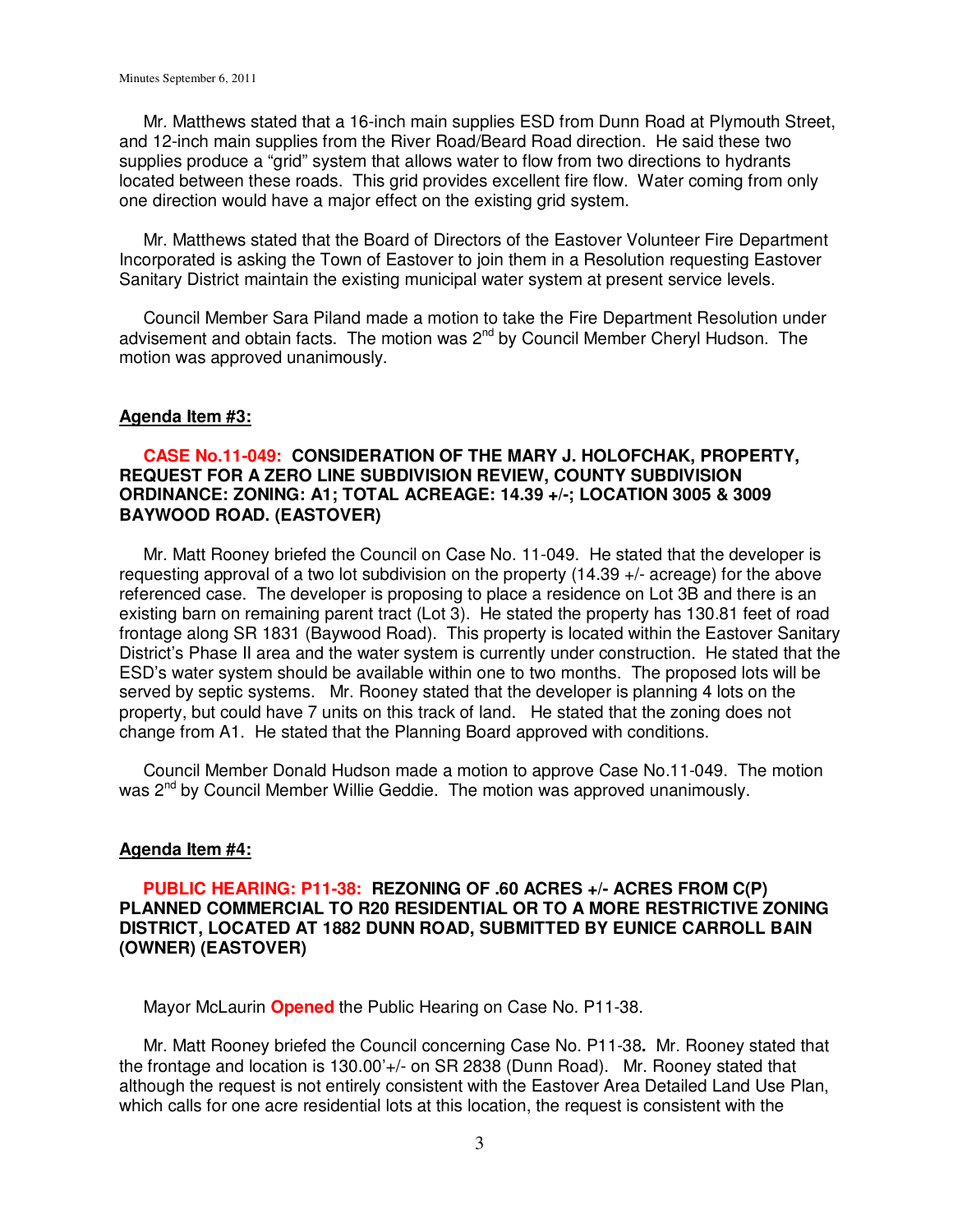location criteria listed in the Land Use Policies of the 2030 Growth Vision Plan because the4 subject property has direct access to public street, public water is provided, and septic systems are allowed dependent upon soil types where public sewer is not available. He stated the request is reasonable since approval will cure the nonconformity of the existing use of the property. The Planning Board unanimously recommended approval of the R20 Residential District.

 Council Member Benny Pearce made a motion to **Close** the Public Hearing. The motion was 2<sup>nd</sup> by Council Member Lawrence Buffaloe. The motion was approved unanimously.

 Council Member Sara Piland made a motion to **approve Case No. P11-38**. The motion was 2<sup>nd</sup> by Donald Hudson. The motion was approved unanimously.

# **Agenda Item #5:**

 **PUBLIC HEARING: CUMBERALAND COUNTY MULTI-JURISDICTIONAL HAZARD MITIGATION PLAN UPDATE. A copy of the updated plan is available for review at the Town Hall, Planning & Inspections Department and online at www.co.cumberland.nc.us/planning/aspx under "Other New Business tab". (Ms. Denise Sykes, Cumberland County Planning & Inspections Department)** 

 Ms. Denise Sykes briefed the Council on the Cumberland County Multi-jurisdictional Hazard Mitigation Plan Update. The FEMA Hazard Mitigation Plan covers all of Cumberland County and is updated every five years. Eastover was not a Town when the last update was done; therefore Eastover is included in this update. Ms. Sykes stated that there are two Resolutions the Council needs to approve, one for Cumberland County, and one for The Town of Eastover. Ms. Sykes requested that the Council approve and sign the Resolutions presented.

# **a. Resolution No. 2012-01 Town of Eastover Multi-jurisdictional Hazard Mitigation Plan.**

 Council Member Lawrence Buffaloe made a motion to approve the Town of Eastover Resolution adopting the Multi-jurisdictional Hazard Mitigation Plan. The motion was  $2^{nd}$  by Council Member Donald Hudson. The motion was approved unanimously.

# **b. Resolution Cumberland County Multi-jurisdictional Hazard Mitigation Plan.**

Council Member Cheryl Hudson made a motion to approve the Resolution for Cumberland County Multi-jurisdictional Hazard Mitigation Plan. The motion was 2<sup>nd</sup> by Council Member Lawrence Buffaloe. The motion was approved unanimously.

 Council Member Cheryl Hudson made a motion to **Close** the Public Hearing. The motion was 2<sup>nd</sup> by Sara Piland. The motion was approved unanimously.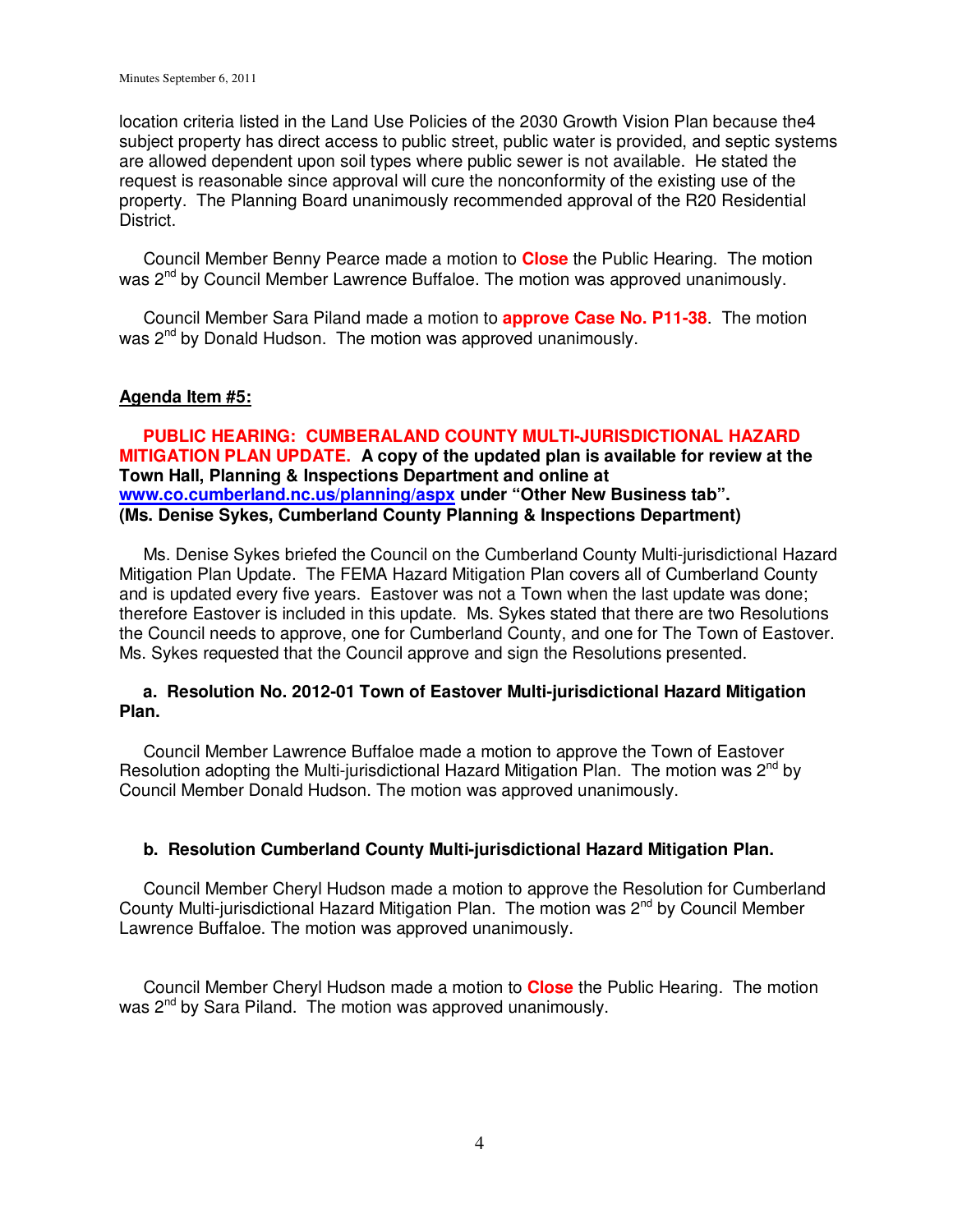# **Agenda Item #6:**

# **Discuss continuation of extra Deputy for Town of Eastover.**

 Mr. Nazarchyk stated that the extra Deputy duty ended last week. He stated that Sheriff Moose Butler is to meet with the Mayor, Mayor Pro-Tem and the Town Manager to update them on Wednesday, September 7, 2011. Mr. Nazarchyk suggested that the Council allow him to wait until after the meeting with Sheriff Butler before determining additional hours. Council was in agreement.

# **VII. Receive Mayors Update**:

Mayor McLaurin stated that flag poles will be installed at the Community Center.

 Mayor McLaurin stated that receptacles for Christmas decorations have been installed on poles.

 Mayor McLaurin stated that Soccer will be played at the Eastover Ball Park this year for all East of the Cape Fear River.

 Mayor McLaurin stated that Mr. Mike Mason, President of the Eastover Community Watch is dedicated to the community in his leadership of the Eastover Community Watch, and the implementation of the CERT team.

# **VIII. Receive Council Members Updates:**

 Council Member Cheryl Hudson stated that the Christmas decorations Committee had ordered the Christmas decorations for the Town. She stated that the Committee was not pleased with the bows and that they would make their own bows for the wreaths. Mr. Nazarchyk stated that the wreaths had not been ordered, as he wanted to update Council on cost prior to doing so. He stated that 22 wreaths with brackets need to be ordered and the committee will put the bows on the wreaths. The cost of the wreaths with brackets is \$12,165.

 Council Member Cheryl Hudson made a motion for the Town Manager to purchase 22 wreaths with brackets for the Town of Eastover. The motion was 2<sup>nd</sup> by Council Member Sara Piland. The motion was approved unanimously.

 Council Member Sara Piland stated that the Civic Club donated approximately \$5,200 to purchase wreaths for the Town. Mr. Nazarchyk stated the funds donated were noted memo for banners not wreaths. Council Member Piland stated that she did not think the Civic Club would mind if the funds were used for wreaths instead of banners.

 Council Member Benny Pearce requested that the Town hold a Special Town Council Meeting to discuss the ESD and Fire Department issues.

 Council Member Benny Pearce made a motion to hold a Special Town Council Meeting on Thursday, September 15, 2011, at 3 p.m. at the Eastover Community Center. The motion was 2<sup>nd</sup> by Council Member Sara Piland. The motion was approved unanimously.